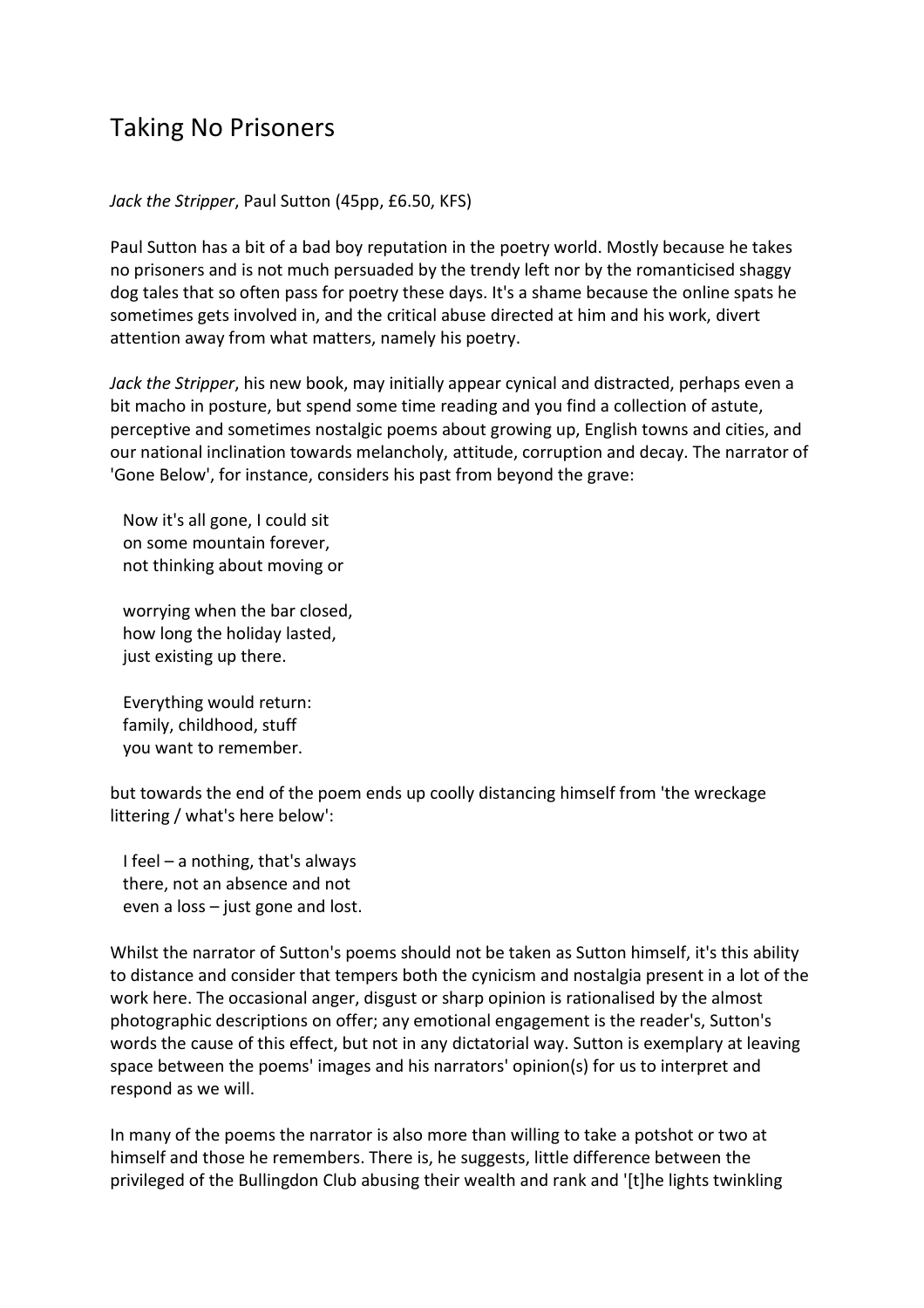and the sound of broken bones' on housing estates each Christmas Eve. Only the wealth and nature of excess differs, not the motivation or desire for recklessness and violence.

Many of the characters who inhabit the poems in *Jack the Stripper* are self-made workingclass lads, who have fought their parents, school, class and culture to be allowed to go to Oxford or Cambridge, to get a good job, to move away from the slum they grew up in. They don't believe the myth of education or wealth any more than they did when young, but the cash comes in handy, and sometimes others respond more positively than they would if he spent his days in a factory and paid in cash.

But everything is a target for mockery and deconstruction. Some of my favourite poems here are short prose poems satirizing the likes of the 'Creative Writing Tutor' who '[f]or years, [has] chronicled our motorway service stations', and 'Appraising the Magpie of Stonebridge Park', which starts:

I am a crime writer.

Seemingly unsuccessful – my books cannot even be found in garden centres.

By part III, however, the narrator offers his own 'Appraisal', for he 'now work[s] in the publicsector, valuing diversity and ensuring quality of opinion and outcome'. It isn't hard to see that the idea of measuring the 'quality of opinion' or 'valuing diversity' is what is being mocked, not diversity or freedom of speech, but all too often this is how Sutton's work is misread, when actually he is questioning the neo-liberal tendency to try to apply business methods to what cannot be measured. The narrator appraising himself is well aware of this misreading:

 I write with no worry these harmless words will be misquoted, nor my obvious humour misunderstood.

Hatred is everywhere.

[...]

 In more progressive cultures, I would be paraded around a stadium – wearing a sign detailing my crime – then shot for the enlightened masses.

Despite this cynicism there is still time for remembering and for despair:

 Of course, the rain was the same when I was a child – but it tastes different now.

Imagine an educated man, alone, in some socialist paradise.

The poem slowly circles in on itself and its own, apparently aging, narrator:

Have I started to smell?